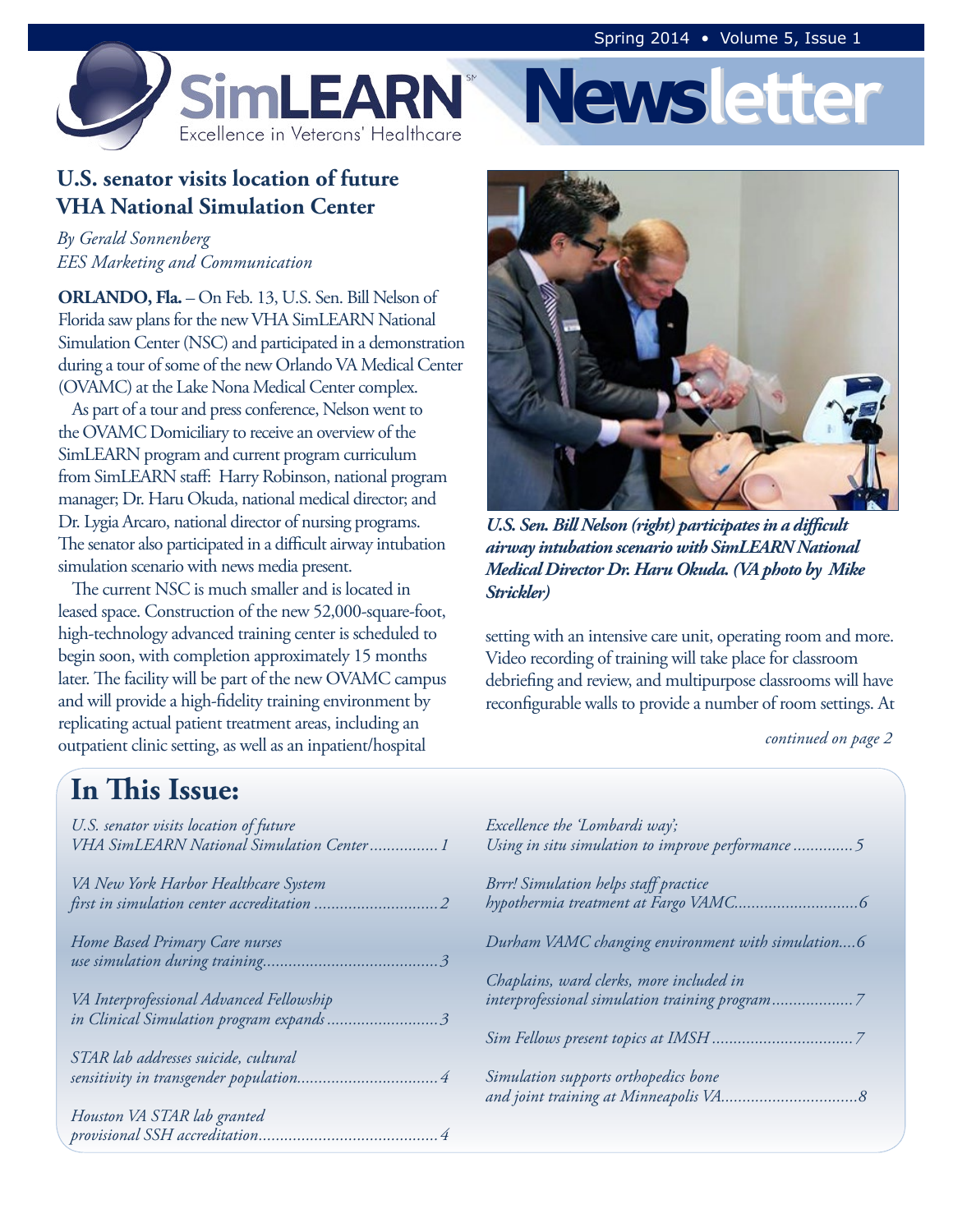<span id="page-1-0"></span>

# Training News

#### **VA New York Harbor Healthcare System first in simulation center accreditation**

*By Claudie Benjamin Public Affairs Specialist VA New York Harbor Healthcare System*

**NEW YORK CITY** – VA New York Harbor Healthcare System (VANYHHS) is the first health care system in the Department of Veterans Affairs to have its simulation center accredited by The Society for Simulation in Healthcare (SSH) and the Council for Accreditation of Healthcare Simulation Programs.

Staff members within the simulation center provide state-ofthe-art training for clinicians on a wide variety of procedures and medical treatments, often using extremely sophisticated mannequins. These life-like mannequins can be electronically programmed to respond to challenges set by the trainers. They can develop rapid heartbeat or high blood pressure, can cough and can indicate fever. Simulation gives trainers and training participants the opportunity to fine-tune skills without having to wait to treat a "real" patient with a particular set of issues.

Discussing the range of training and educational activities conducted at the simulation suites at VA's Manhattan

and Brooklyn campuses, Dr. Annemarie Leyden, chief of learning resources and the simulation learning committee for VANYHHS, described sessions focused on the skills of responding to a patient who is coding and in life-threatening distress. Some of the earliest simulations undertaken at VANYHHS involved training sessions to prevent needle stick injuries. Among the most recent simulations are those conducted in response to psychiatric crises.

The most high-tech simulations are training sessions for ultrasound-guided procedures that make these procedures much safer for the patient because the physician can visualize the insertion of a central line. "They can visualize a vessel or see where the fluid is, rather than working blind," said Leyden. She added that simulation trainings are being used extensively for joint treatments, particularly for knee procedures that are so common among an aging population of patients.

"As the first (in) VA to receive accreditation, we are now in a position of leading the way, piloting new ways to advance simulation education," she said. "While many of the technologies we use may be a challenge for non-experts to understand, the bottom line is that simulation labs give us a way to provide ongoing education for our clinicians, making them current on the most advanced technologies that ensure the best and safest medical care for our patients."

*continued from page 1*



*U.S. Sen. Bill Nelson (right) listens as Dr. Haru Okuda, SimLEARN national medical director, discusses medical simulation. (VA photo by Mike Strickler)*

least 10 classrooms will be able to accommodate up to160 students.

"The building is designed to be a state-of-the-art, high technology, immersive simulation and training center for clinical and medical health care professionals," said Robinson. "This VA project perfectly complements industry in Florida, as our area is a leader in the development of simulation and training; and we have a niche in the Medical Tourism industry (medical professionals come to Florida for their professional training and conferences). Doctors and nurses are going to come from 150 VA medical centers to train to be instructors."

The Lake Nona development site includes other large clinical, education and research facilities. A variety of Federal simulation research and acquisition offices are in close proximity at the Central Florida Research Park. This strategic placement facilitates enhanced opportunities for leveraging synergies in new simulation technologies and methods.  $\mathbf{\hat{*}}$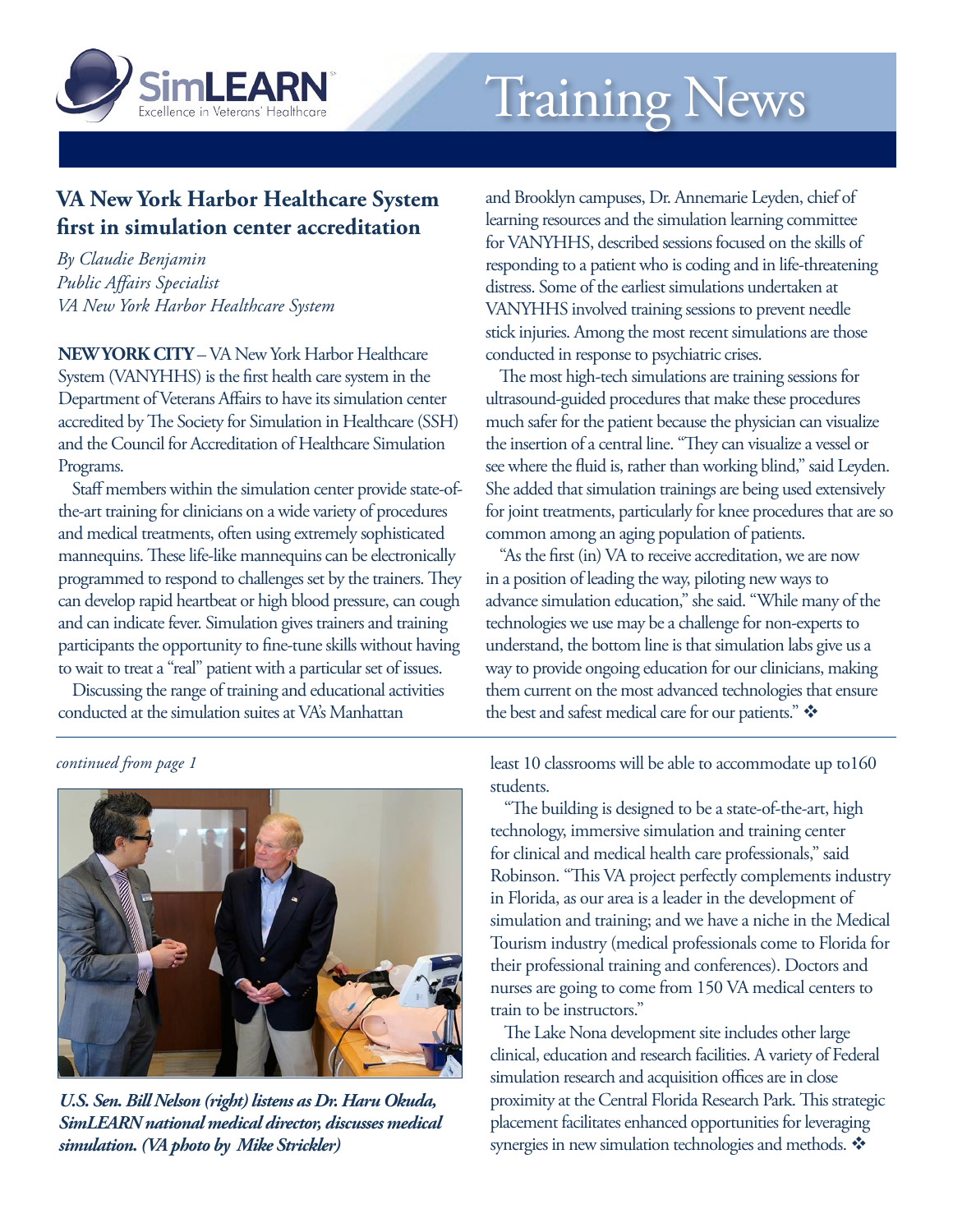#### <span id="page-2-0"></span>**Home Based Primary Care nurses use simulation during training**

*By Tammy Novak, MSN, RN Clinical Educator New Mexico VA Health Care System*

**ALBUQUERQUE, N.M.** – Home Based Primary Care (HBPC) nurse participants here were introduced to simulation in November for the purpose of integrating best practices, policies and procedural review with low-volume and high-risk encounters within the home setting.

The scenarios focused on the following topics: exacerbation of congestive heart failure, cerebral vascular accident and supratherapeutic international normalized ratio (INR) in the home-based care setting.

 The scenarios presented nurses with psychosocial and physiological elements that rendered predictable and unpredictable responses. These responses were explored during a debriefing process. This was the first time these learners utilized simulation, and they shared that the use of simulation was quite valuable in bringing all the learning elements together for the (HBPC) nurse.

The simulations were developed through a collaborative effort with the HBPC team consisting of Karen Modjeska-Oravec, MSN, RN, HBPC, nurse manager; Patricia Trujillo,

#### **VA Interprofessional Advanced Fellowship in Clinical Simulation program expands**

*By Gerald Sonnenberg EES Marketing and Communication*

**ORLANDO, Fla.** -- The VA Interprofessional Advanced Fellowship in Clinical Simulation program is a 1-year interdisciplinary program for physicians and associated health professionals. The program has expanded, and the Office of Academic Affiliations (OAA) recently selected four additional sites to develop leaders to advance, implement, teach and evaluate simulation-based training strategies. After a competitive proposal review process, the four new VA Medical Centers (VAMCs) selected were Dayton, Durham, Gainesville and Providence. These sites will join the two existing programs at the Pittsburgh and San Francisco VAMCs.



*(Left to right) Raymond G. Murphy VA Medical Center HBPC nurses TinaMarie Sapien, Patricia Trujillo and Karen Modjeska-Oravec use simulation to practice treating a simulated patient. (VA photo by Tammy Novak)*

BSN, RN, HBPC, nurse; and TinaMarie Sapien, BSN, RN, HBPC, nurse.

 "We will be using simulation during the orientation of all HBPC nurses," said Modjeska-Oravec, confirming the effectiveness of training with the high-fidelity simulator.  $\clubsuit$ 

This fellowship program was developed collaboratively by SimLEARN and OAA to educate and train clinicians in health care simulation. It is also a step toward creating a workforce with the ability to manage and operate health care simulation programs.

OAA will make trainee stipends available for one physician trainee and one associated health trainee each academic year at each of the sites. Sites will interact closely with the VHA SimLEARN program office, which will serve as the coordinating center for these innovative trainings.

Clinical simulation is an increasingly important strategy for improving quality and safety of health care services and health professions education. The expansion of this program will result in more health care professionals trained in a variety of disciplines to further VA's commitment to improving health care for Veterans.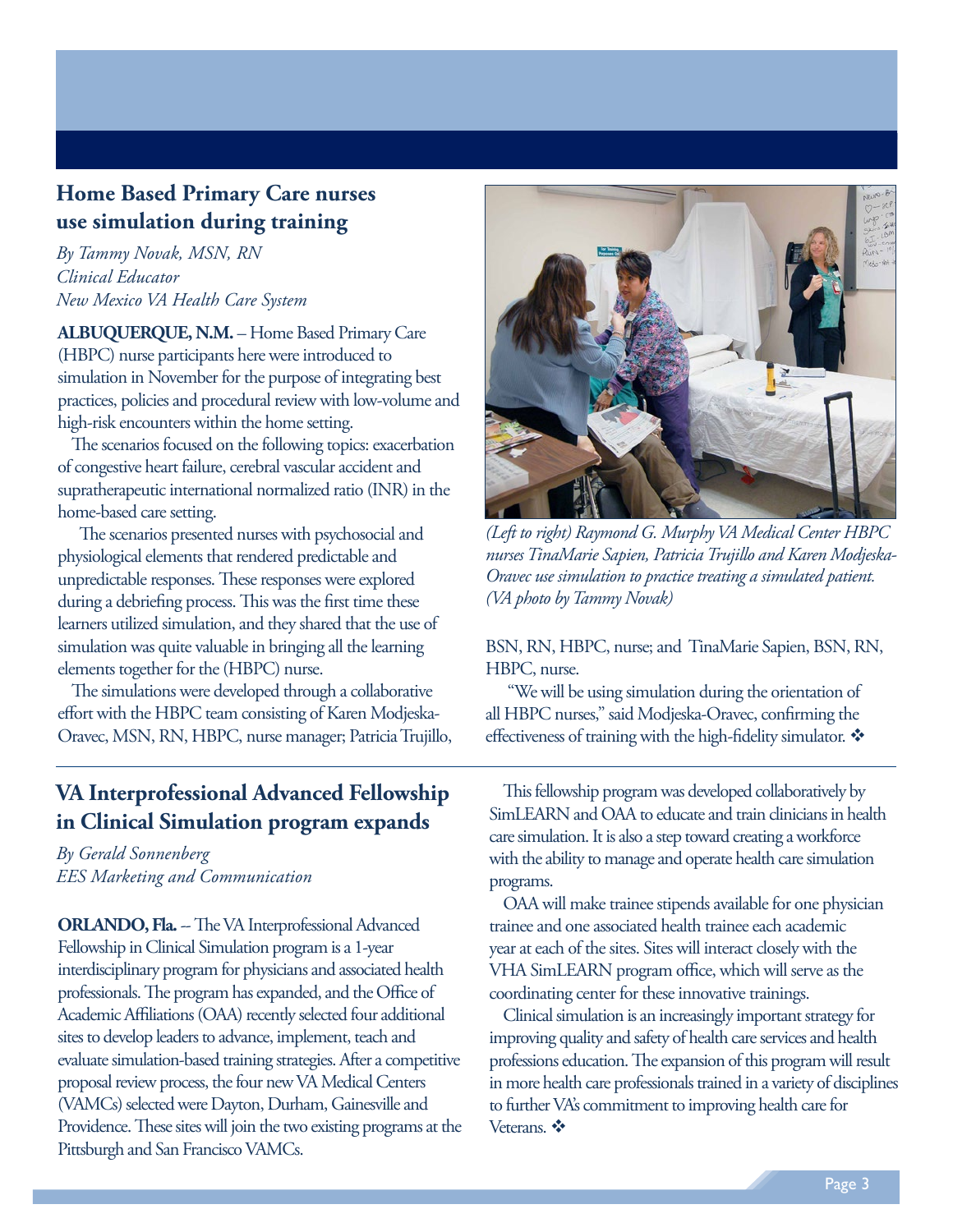<span id="page-3-0"></span>

## **STAR lab addresses suicide, cultural sensitivity in transgender population**

*By Rashanda Banks, MSN, RN-BC, PMHN Racquell Garrett, MS, RN, CMSRN Eron Wahid, MSN, RN-BC, CNL Clinical Simulation Lab Instructors Michael E. Debakey VA Medical Center*

**HOUSTON** - In October, the Simulation, Training, Assessment, Resource (STAR) clinical simulation lab instructors here conducted a month-long simulation on suicide awareness and transgender care. The simulation was entitled, "Cultural Sensitivity and Suicide Awareness."

The simulation was developed by the simulation instructors, along with Elizabeth Reimschissel, MSN, RN, CNL and Colt Meier, Ph.D., psychology postdoctoral fellow, lesbian, gay bisexual and transgender health care. Kathleen Molitor, LCSW, suicide prevention coordinator, served as a content expert.

**Houston VA STAR lab granted provisional SSH accreditation** 

*By Eron Wahid, MSN, RN-BC, CNL Clinical Simulation Lab Instructor Michael E. Debakey VA Medical Center*

**HOUSTON** – Staff at the Simulation, Training, Assessment, Resource (STAR) simulation lab at the Michael E. DeBakey VA Medical Center (MEDVAMC) have taken some significant strides in the area of simulation in health care since the lab opened its doors in June 2013. As a result, the STAR lab was granted provisional accreditation in December by the Society for Simulation in Healthcare (SSH) in the areas of teaching and education.

Provisional accreditation allows programs with established structure and processes, but which have not yet achieved outcomes, to apply for preliminary accreditation. Current SSH full accreditation standards require the demonstration of outcomes. Due to this standard, simulation programs are required to be in operation for a minimum of two years prior to seeking full accreditation.

Several criteria must be met in order to achieve this

The purpose of the simulation was to educate clinical staff on appropriate care of the suicidal client, while practicing cultural sensitivity with the transgender Veteran. The learning objectives included recognizing suicidal risk factors, exhibiting cultural sensitivity throughout the simulation and completing a suicide risk assessment.

The unique aspect of this simulation is that staff was not informed the patient identified as transgender when the simulation was marketed. As the simulation progressed, staff was required to assess the patient in the clinical setting with minimal social history. The scenario involved caring for a patient with active suicidal thoughts and a history of selfmutilation.

At the end of the simulation, many of the 146 staff who participated reported feeling "enlightened" and "more prepared" to handle both suicide and culture sensitivity when dealing with the transgender population.

The STAR lab simulation instructors can be reached via email with any questions at **[vhahoustarlab@va.gov](mailto:vhahoustarlab%40va.gov?subject=Question)** 

prestigious accreditation. The criteria includes meeting core areas such as education of program instructors, frequency of simulation offerings and courses, intended learners, collaboration with content experts and evidence of program evaluation.

The MEDVAMC STAR lab has four master's-prepared instructors dedicated to this role, to which all have various clinical backgrounds and experiences. The STAR lab staff encourage all clinical staff to participate in simulation, and is available to all shifts (Monday-Friday) in an effort to meet the educational needs of the facility.

With a focus on teamwork and team communication, the goal of staff at the lab is improving the quality of Veteran health care by simulating realistic clinical scenarios and conducting simulations comprised of various disease processes and emergency situations.

The STAR lab has had more than 900 participants working with simulation topics like stroke, code blue, autonomic dsyreflexia, end-of-life care, sepsis and suicide. Future goals of the STAR lab are to increase inter-professional training in the lab, incorporate ethics and evidence-based practices, and conduct high-level research. The STAR lab will be eligible to apply for full SSH accreditation in 2015.  $\clubsuit$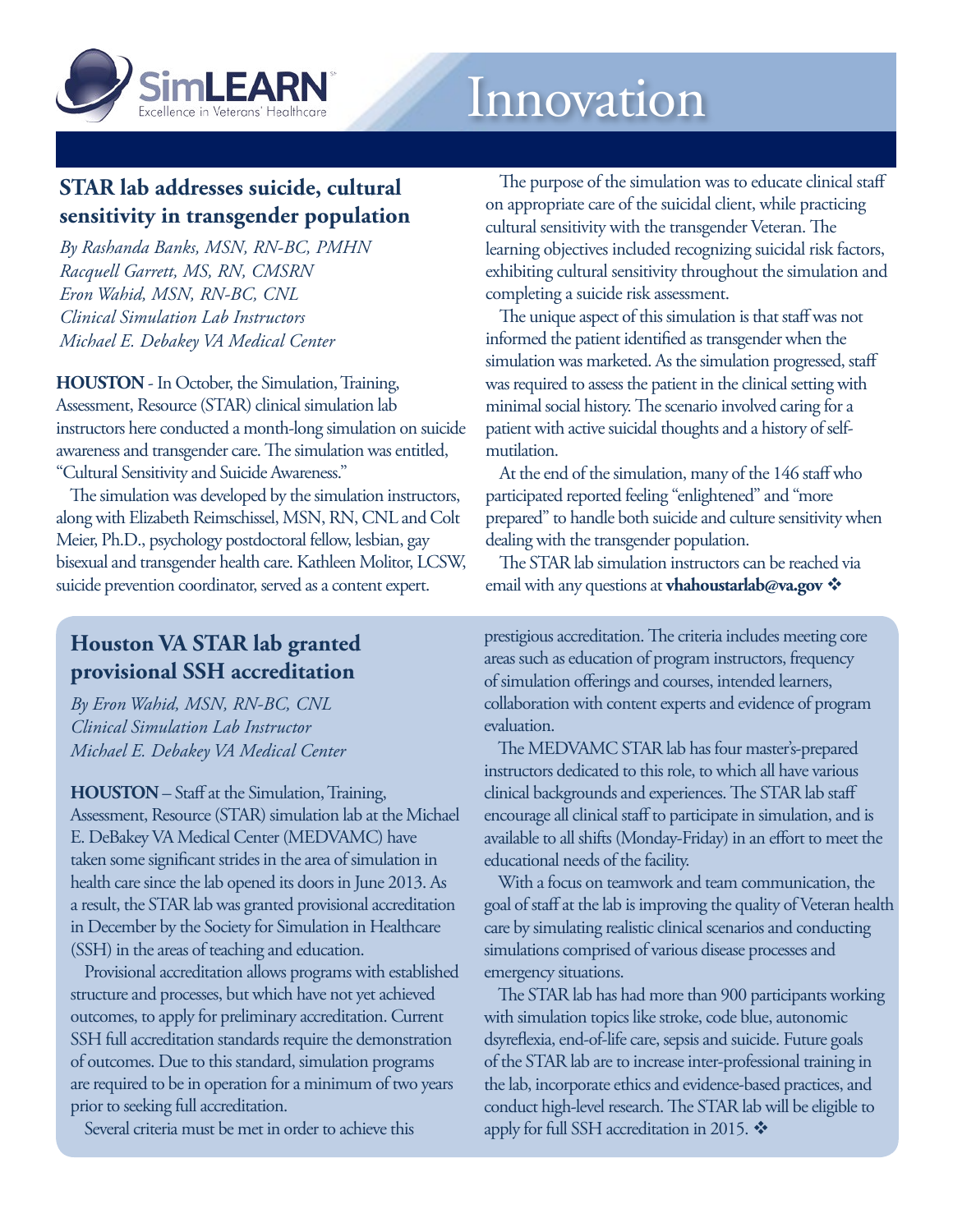#### <span id="page-4-0"></span>**Excellence the 'Lombardi way'; Using in situ simulation to improve performance**

*By Rob Bernard, Ed.D. Kyle Rhone, MPA, BSN, CEN Clinical Educators Sheridan VA Healthcare System*

**SHERIDAN, Wyo.** – Legendary Green Bay Packers coach Vincent Lombardi said, "The achievements of an organization are the results of the combined effort of each individual." With this philosophy in mind, staff at the Sheridan VA Health Care System (SVAHCS) wanted to improve their response to life-threating cardiac events.

They began this journey of improvement in December 2011 by establishing a simulation training area and a mock code system designed to assess systems and train all staff in the first two minutes of a code situation. The mock code simulation training revolves around a repeated cycle of briefing, simulation, debriefing and follow-up.

The goal of what became the "2" Minutes or Less" program is to complete all four items within two minutes:

- Assess patient for responsiveness and normal breathing
- Call for help early and request an Automated External Defibrillator (AED)
- If needed, perform high-quality CPR, pushing hard and fast
- When the AED arrives, deploy and deliver the first shock if indicated

During the first mock code exercise, staff did perform all four elements in three minutes and 30 seconds. However, the second mock code proved to be more challenging. It took place in a

remote area of the facility and issues like closed-loop communications, calling the code, elevator delays and defibrillator placement combined to ensure the demise of "Payton Mannequin." The total time to complete the four elements was nine minutes. Three other mock codes were initiated and had similar results.

In order to improve, a teamwork approach was needed to help our Veterans and employees perform the four elements of the 2 Minutes or Less program everywhere in the SVAHCS. The goal was to help teams work together in stressful situations and be successful. With support from virtually every department, three things needed to happen:

- Make 2 Minutes or Less the accepted norm, by emphasizing the four critical elements of the program during Basic Life Support (BLS) training
- Install additional AEDs where they were needed to make the twominute goal realistic and achievable
- Make 2 Minutes or Less training a fun, competitive process

The first and easiest challenge to correct was AED placement. Reviews showed program goals were mostly met when mock codes were initiated near AEDs. Mock codes conducted in more remote areas of the facility did not meet the 2 Minutes or Less standard. In response, 28 additional AEDs were purchased and then placed on every floor of every occupied building.

In addition, Dr. David Gaba's Crisis Resource Management (CRM) model better equipped the group to address knowledge and systems gaps of AED placement and usage. CRM teaches that employees who know their environments are more competent and confident in responding to emergencies.

Not long afterward, a real-life test occurred when an employee experienced cardiac arrest. Though clinical personnel responded, it was the non-clinical staff that made the difference. Staff members knew what to do and were confident in executing the four elements of 2 Minutes or Less, while clinical staff hurried to the code. That employee recovered and is back at work.

 Over time, staff have worked together and learned several things on their road to improving their response to lifethreating cardiac events, and four key things have become the driving force for the program:

- Stating clear goals sets the stage for success
- Realistic in situ simulation (practice) works to identify system and training issues
- Resistance to change lessens over time
- Embedding best practices in the culture is the key to improving survival rates in cardiac arrest victims

For more information, or if you have questions, please contact Kyle Rhone at **[kyle.rhone2@va.gov](mailto:kyle.rhone2%40va.gov?subject=Question).** v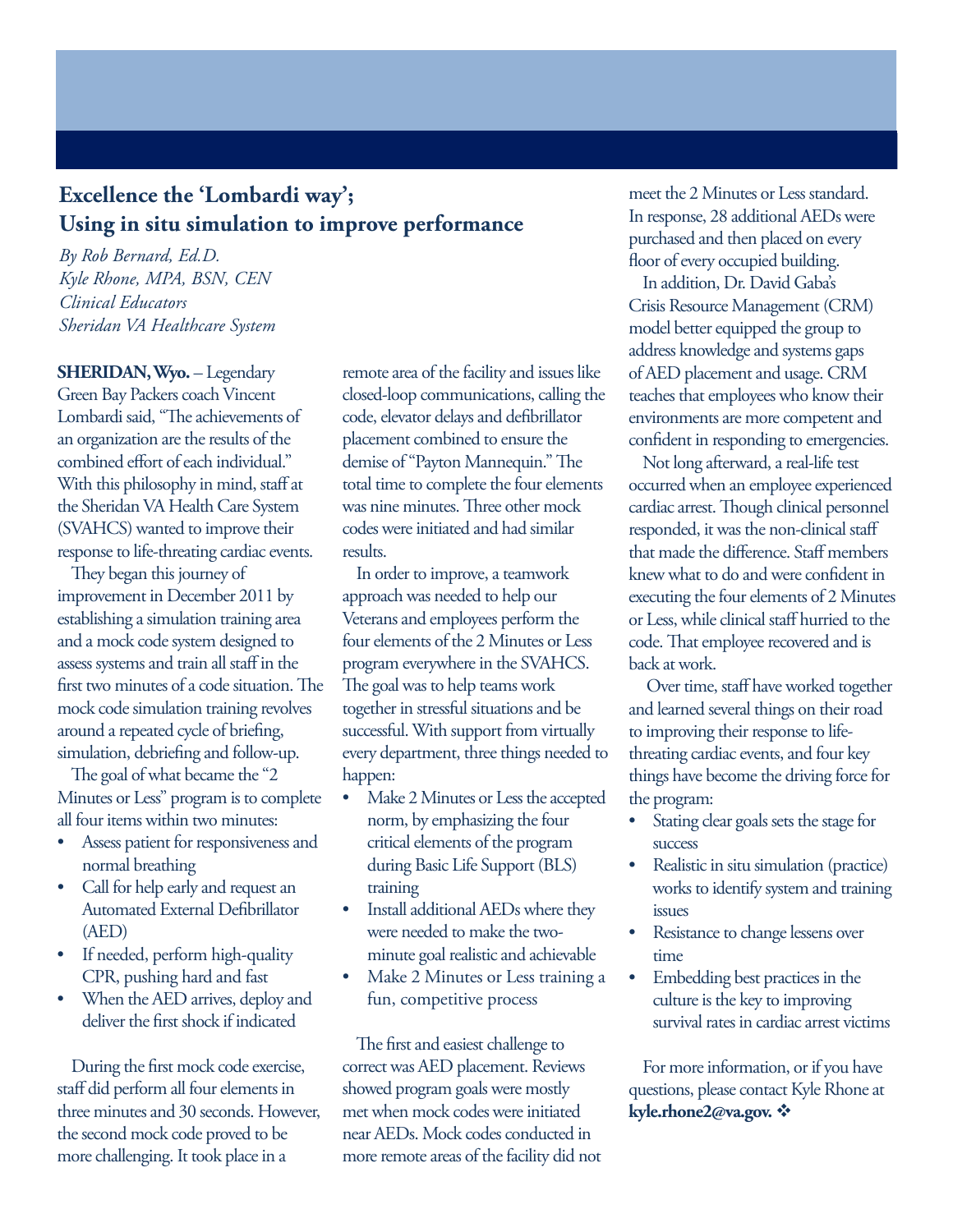#### <span id="page-5-0"></span>**Brrrr! Simulation helps staff practice hypothermia treatment at Fargo VAMC**

*Story and photo by Mary Douglas, RN, MSN Veteran Health Education / Simulation Coordinator Fargo VA Health Care System*

**FARGO, N.D.** – Temperatures can plummet to minus 20 degrees Fahrenheit at times here, and the Fargo VA Health Care System emergency department (ED) needs to be ready for potential patients who may become exposed to frigid conditions. In December, on a day when the temperature outside was 19 degrees below zero with a wind chill advisory, the ED used simulation to practice treating patients with hypothermia and frostbite.

Staff was presented with a simulated patient who had been exposed to the elements for an unknown amount of time and presented with signs and symptoms of moderate hypothermia and frostbite to the feet and face. The team was able to practice lifesaving rewarming techniques using warm IV fluid infusion and warming blankets on the mannequin simulator.



*Dr. M. Bruce Parker (left) and Richard Schloesser, RN, participate in the December hypothermia simulation.* 

This training session provided an opportunity for ED staff to review other treatment measures and possible complications for a patient with hypothermia. It also helped them feel better prepared to handle any future life-threatening hypothermia events.  $\ddot{\bullet}$ 

#### **Durham VAMC changing environment with simulation**

*Mary Holtschneider, RN-BC, BSN, MPA, NREMT-P, CPLP VISN 6 Simulation Champion DurhamVA Medical Center*

**DURHAM, N.C.** – Simulation as a tool is not only useful for educational purposes, it is also useful for implementing change in an organization. The old way of implementing a change in the hospital environment was to "communicate and train," which involved sending a big email out to staff and then requiring that they do an online learning module. This model did not ensure that stakeholders would embrace or even accept change. Using simulation, we have been able to involve stakeholders and incorporate their input into the change process.

One example in which simulation is effective was the rollout of a new code

cart. Faced with older code carts that were no longer manufactured, staff had no choice but to buy new code carts. Rather than making a decision on what new code carts to buy and how to configure them, staff in the simulation program partnered with end users to determine the best ways to design the cart drawers and compartments. The new configurations were tested using ongoing Code Response Team training simulations held throughout the hospital. The end users gave input on in what drawers certain supplies needed to be kept, supply quantities and external equipment. At the same time, intraosseous needles were rolled out to

use during codes.

Staff also used simulation to develop and implement a stroke code policy. By performing in situ stroke code simulations, it was determined who the responders needed to be. This ended up being the critical care unit (CCU) nurse and CCU physician, since stroke patients would primarily go to this unit once they were diagnosed with a stroke.

A presentation was given at the International Meeting on Simulation in Healthcare, by Healthcare Simulation Educators Mary Holtschneider, Reggie Horwitz and Laura Sescilla. They also discussed documenting the worth of simulation activities by analyzing return on investment. Documenting worth as simulation professionals allows staff to demonstrate to interested parties how important simulation is to process improvement and patient care.  $\mathbf{\hat{*}}$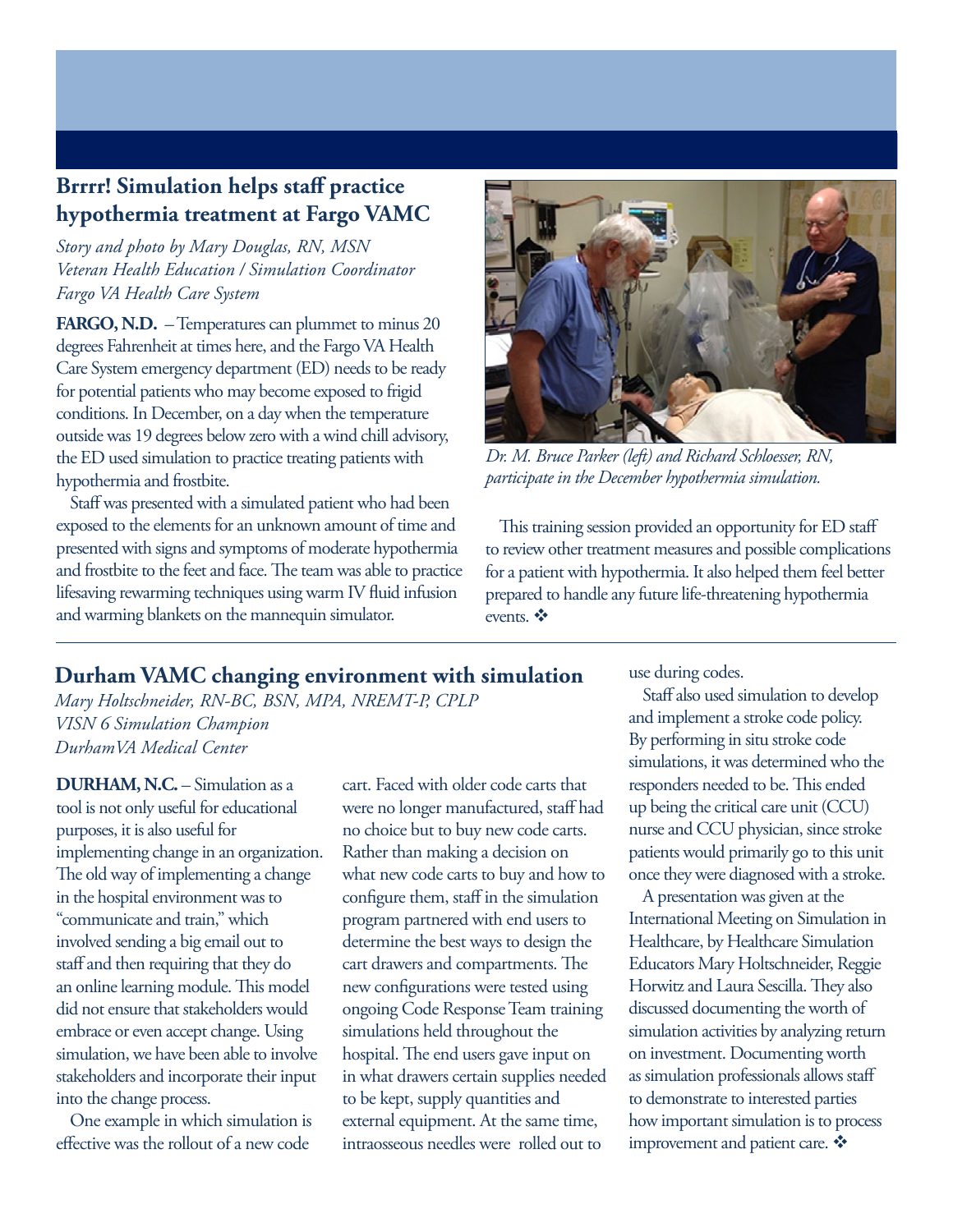#### <span id="page-6-0"></span>**Chaplains, ward clerks, more included in interprofessional simulation training program**

*Mary Holtschneider, RN-BC, BSN, MPA, NREMT-P, CPLP VISN 6 Simulation Champion Durham VA Medical Center*

**DURHAM, N.C.** – The annual International Meeting on Simulation in Healthcare (IMSH) provides a venue for simulation practitioners from a variety of disciplines to present their work and engage in discussions about emerging trends in simulation.

For three years, the Durham VA Medical Center (DVAMC) simulation program has focused broadly on the term interprofessional, and has included nurses and physicians, as well as many non-clinicians. Simulation program educators made a presentation at the January 2014 IMSH event regarding how to effectively incorporate many diverse disciplines into simulations; particularly with regard to resuscitation scenarios.

The DVAMC simulation program began a large-scale Code Response Team training (CRT) program in 2010 to promote the development of teamwork

and communication skills among clinician responders. This program has been successful and continues today. All CRT training is done using simulation mannequins in the patient care units and are videotaped for immediate debriefing.

An interesting sub-project of this program has been the integration of nonclinicians into resuscitation work. During the early months of implementing CRTs, staff quickly learned that people other than nurses, physicians and respiratory therapists respond to codes. The expertise of these non-clinicians proved to be essential for patient care, even though they were not responsible for chest compressions, defibrillation, medication administration or other clinical tasks.

One group of staff that worked closely to define and document their roles has been the chaplain service. In consultation with their management, their defined roles are to provide a spiritual presence;

ask about the patient's do not resuscitate (DNR) status in order to prompt the clinicians; ask the patient's name to personalize the situation; and to provide support to the family, staff and roommates. Other non-clinicians like ward clerks provide support like printing labels for labs, serving as communication liaisons, escorting patients and more. Logistics staff also restock simulation training code carts to ensure they mimic real code carts.

Another important piece to integrating non-clinicians into simulations is to make sure that their concerns are heard and addressed. All non-clinicians participate in the video-assisted debriefing just as the clinicians do. Many of them have identified systems issues that need to be addressed, and they often have a different vantage point than the clinicians.

As is the case for all education/ simulation activities, it is important to engage not only the individual staff members, but also their management, to make sure that staff participation is supported and that there is alignment between the goals of the activity and the organization.  $\mathbf{\dot{v}}$ 

#### **Sim fellows present topics at IMSH**

Simulation in Healthcare (IMSH) in San Francisco in **SAN FRANCISCO** – VA staff participating in the Interprofessional Advanced Fellowship in Clinical Simulation program conducted poster presentations for attendees at the annual International Meeting on January.

The presentations included topics like "Resternotomy Simulation in the Intensive Care Unit" and "Everyday ethics in nursing." The San Francisco fellowship participants were

- student); past sim fellow Vivan Lee; and Shelley Miya Meg Kohn, MaryAnn Rich, Abi Rankin-Fitzgerald and Robert Range. Assisting them were co-directors Rich Fidler and Jan Hirsch; Jennifer Fong (graduate saki (dental simulation faculty).

The Pittsburgh fellowship participants were Marianne Burda and Kathy Wilt. Assisting them were Doctors Jo-Ann Suffoletto and David Eibling, along with Fellowship Co-Director Mary Ellen Elias. Fidler and Fong received 2nd Place in the Program Innovation podium presentation. Kohn received 2nd Place for her Program Innovation podium presentation  $\mathbf{\hat{v}}$